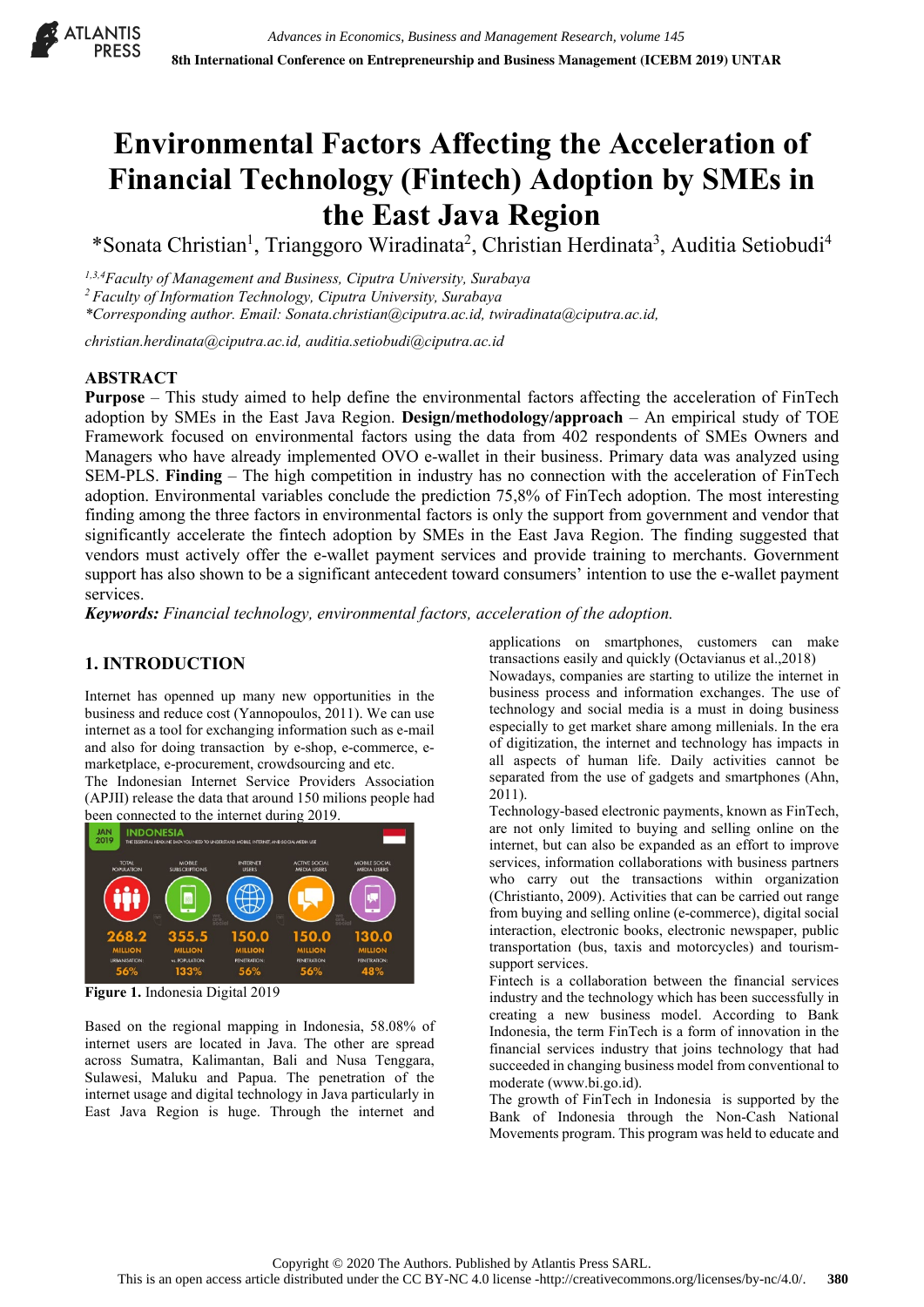disseminate to the public about the use of non-cash financial instruments or eletronic money directly.

Fintech emerged along with changes in lifestyle which are currently dominated by the use of technology and the desire of the fast and easy transaction. A new lifestyle has emerged, namely cashless society (Worthington, 1995). Fintech and the entrepreneurs of e-commerce and startup companies (SMEs) are interrelated and can become major players in the digital economy.

The ease of online transaction via internet and digital technology has opened opportunities for SMEs in East Java Region by adopting e-wallet. Based on Q2 2019 data from App Annie, the top-five e-wallet applications with the most active monthly users are still occupied by local players, namely, GoPay, OVO, Dana, LinkAja, and Jenius. Similar to the number of application downloads, the local e-wallet is managed to occupy the top-five with GoPay at the first rank, OVO in the second, followed by Dana, LinkAja, and iSaku (Rachmatunissa, 2019).

The benefits of fintech have begun to be experienced by consumers, industry, and the economy. Consumers are made easier in making transaction, having more and more product choices, and the prices are getting cheaper. The industry is also given the ease in getting info and transaction. In the economy, the benefits obtained include increasing the economic growth, opening up the employment, as well as increasing the nation's GDP. From the FSA data for 2018, FinTech has contributed to Indonesia's GDP of Rp.26 Trillions and has an investment of Rp.5,7 Trillions [\(www.ojk.go.id](http://www.ojk.go.id/) ).

The adoption of fintech especially affected by environmental factors requires a solid theoritical basis to help strengthen the conceptual and empirical foundation. Therefore, research on SMEs is considered very important for academic and business practitioners in Indonesia.

This research will help SMEs define the environmental factors affecting the acceleration of FinTech adoption by SMEs in the East Java Region. Specifically, this study addresses three questions :

Q1. Does environmental factors affect the acceleration of FinTech adoption by SMEs in The East Java Region?

Q2. Which environmental factor that has significant effect on the acceleration of FinTech adoption by SMEs in The East Java Region?

Q3. What strategies that can be used to accelerate the FinTech adoption by SMEs in The East Java Region?

### **2. LITERATURE REVIEW**

#### *2.1. Fintech Definition*

Fintech is the applications, processes, products or business models in the financial services industry, composed of one or more complementary financial services and provided as an end-to-end process via the internet (Lenny, 2017).

The term 'FinTech' has appeared recently in business journals to describe the disruptive challenge to the financial sector in the introduction of faster, cheaper and humancentred financial services (Varga, 2017).

Indonesia is now a country with the market's largest segment for FinTech. With the growth of middle-class, Indonesia is like a fertile land for FinTech market especially for non-cash financial instruments or eletronic money directly.



**Figure 2**: FinTech category distribution in Indonesia 2019

#### *2.2. Fintech Acceleration Factors*

Fintech is already having a great impact on the most important industries in the world, but it is still poorly understood how the sector emerged. Two different but complementary evolutionary approaches can help with the understanding on how fintech sector has gained a market presence over the last couple of years, and what the drivers behind the innovations were in the financial sector (Varga, 2017). Figure 3 will explain the technology adaption in financial Industry



**Figure 3.** Technology Adaption in Financial Industry

Telecommunications infrastructure has been installed in all the major cities of the world, and experiments with internettransmitting satellite drones are also at an advanced stage and may provide free-internet to people living at the bottom of the pyramid. Mobile phones, including feature phones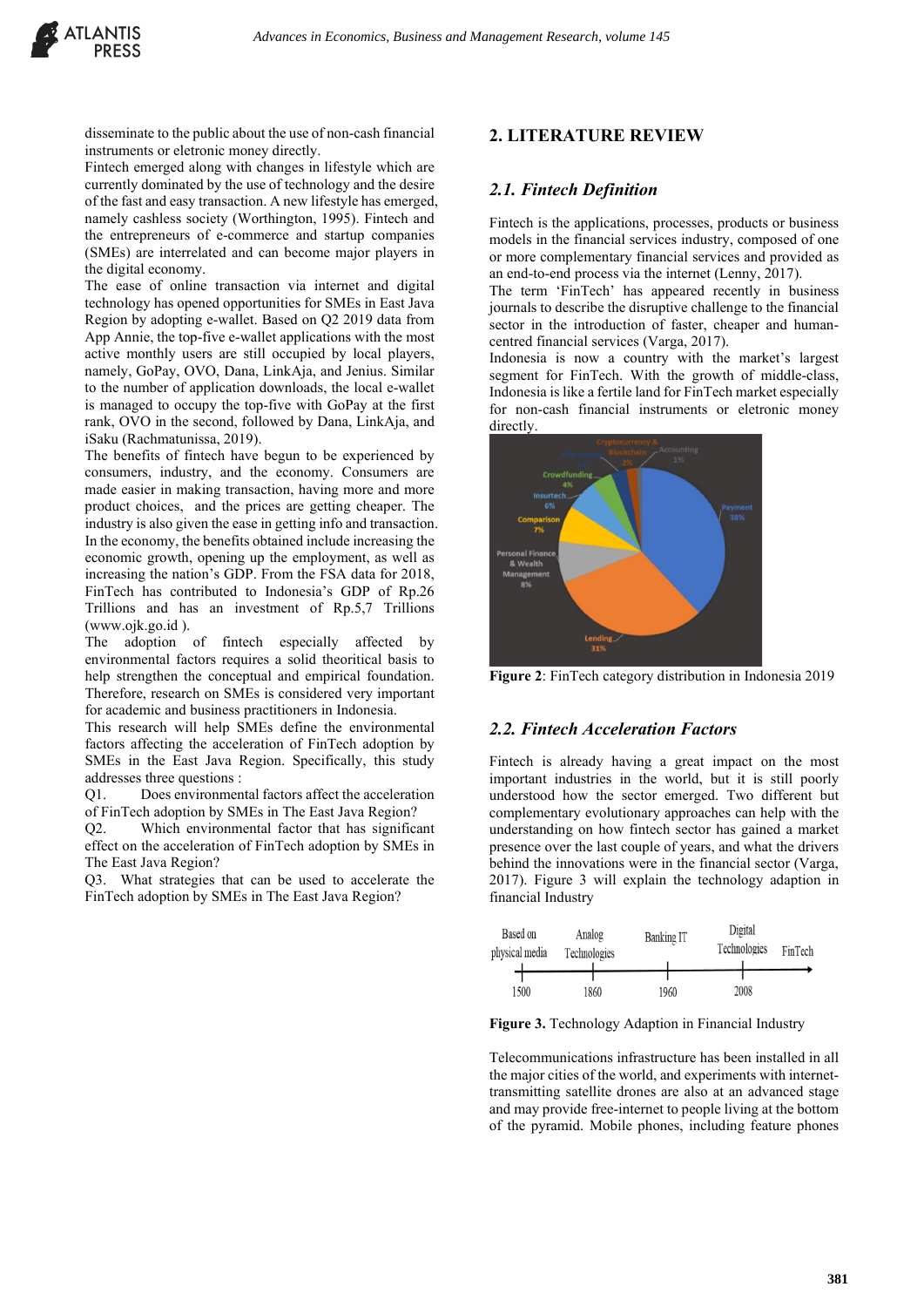and smartphones, have become cheap commodities but increase the opportunities for individuals to interact in a deep, more connected way with others, and with modern payment infrastructure. (Varga, 2017).

Fintech companies understand the power of tailor-made, simplified business models, and in many cases, focus on niche segments of the financial sector that provide unique forms of value to their customers. They also systematically cooperate with external partners. Open innovation is a widely-used approach to enhancing organizational capacity for innovation. Open innovation relies on the systemic use of outside-in, inside-out and coupled approaches. The process gives a company strategic flexibility, which helps to reduce the development cycles, and to streamline the processes (Gassmann – Enkel, 2004).

## *2.2. Environmental Factors*

To study the adoption of technological innovations in general, Tomatzky and Fleischer (1990) developed the Technology-Organization-Environment (TOE) framework to describe the organizational components that affect the fintech adoption decisions.

TOE framework asserts that the three principle contexts technological, organizational, and environmental influence the process by which an organization adopts and accepts a new technology.

The technological context considers the available technologies important to the firm, both intemal and extemal, that might be useful in improving organizational productivity. The organizational context is defined in terms of resources available to support the acceptance of innovation. These criteria include firm size and scope; the centralization, formalization, interconnectedness, and complexity of the managerial stmcture; and the quality and availability of the firm's human resources. The environmental context represents the setting in which the firm conducts business, and is influenced by the industry itself, its competitors, the firm's ability to access the resources supplied by others, as well as interactions with the government.

The structural and regulatory environments of the respective industry are represented by the environmental context in which a firm conducts its business. This dimension of the framework includes some factors such as the firm's competitors, customers, government, as well as the community that is taken into account (Kruse et.al., 2019)

# *2.3. Environmental Indicators*

A corresponding list of variables and operational definition is presented in Table 1.

| Variable                                                         | Operational Definition                                                                                                                                                                                                                                               | References              |
|------------------------------------------------------------------|----------------------------------------------------------------------------------------------------------------------------------------------------------------------------------------------------------------------------------------------------------------------|-------------------------|
| Competition<br>(A)                                               | The rivalry among companies<br>in the industry<br>It is easy for customers to<br>switch to another company for<br>similar services / products<br>The customers are able to find<br>substitute<br>easily<br>several<br>services / products with the<br>same functions | Thong and<br>Yap (1995) |
| Customer<br>Buyer<br>Pressure (B)                                | Industry pressure<br>adopt<br>to<br>FinTech<br>Customers pressure to adopt<br>FinTech<br>Suppliers pressure to adopt<br>FinTech<br>Partners<br>pressure<br>adopt<br>to<br>FinTech                                                                                    | Al-Qirim<br>(2007)      |
| Support<br>from<br>Goverment<br>and<br>Technology<br>Vendors (C) | from<br>Adequate<br>support<br>government<br>Vendors<br>actively<br>market<br>FinTech<br>Adequate training provided by<br>vendors                                                                                                                                    | Al-Qirim<br>(2007)      |
| Adoption of<br>FinTech by<br>SMEs(D)                             | Adoption of FinTech increases<br>the number of transactions<br>Adoption of FinTech increases<br>the number of consumers<br>The frequency of consumer<br>payments using e-wallet show<br>a tendency to increase                                                       | Al-Qirim<br>(2007)      |

**Table 1:** Variabel and Operational Definition

The variables listed in Table 2 are operationalized as latent variables. Measurements were done using five-point Likert scale, which is a common method to measure either individual or firm perception.

# **3. DATA ANALYSIS**

## *3.1 Respondent Description*

The authors used a sample consisting of 402 SMEs Owners / Managers who are actively involved in monitoring daily business as well as payment system. Authors used a purposive sampling method. This methode is particularly suited to make sure that the respondents have adequate experience in using e-wallet as payment service, especially OVO. All of 402 data were then analyzed using variance SEM PLS. SEM PLS was choosen, because it offers more flexibility to acquire the desired results. The descriptive results are as follows:

|       |        | Frequency | Percent | Valid   |
|-------|--------|-----------|---------|---------|
|       |        |           |         | Percent |
|       | Male   | 117       | 29.1    | 29.1    |
| Valid | Female | 285       | 70.9    | 70.9    |
|       | Total  | 402       | 100.0   | 100.0   |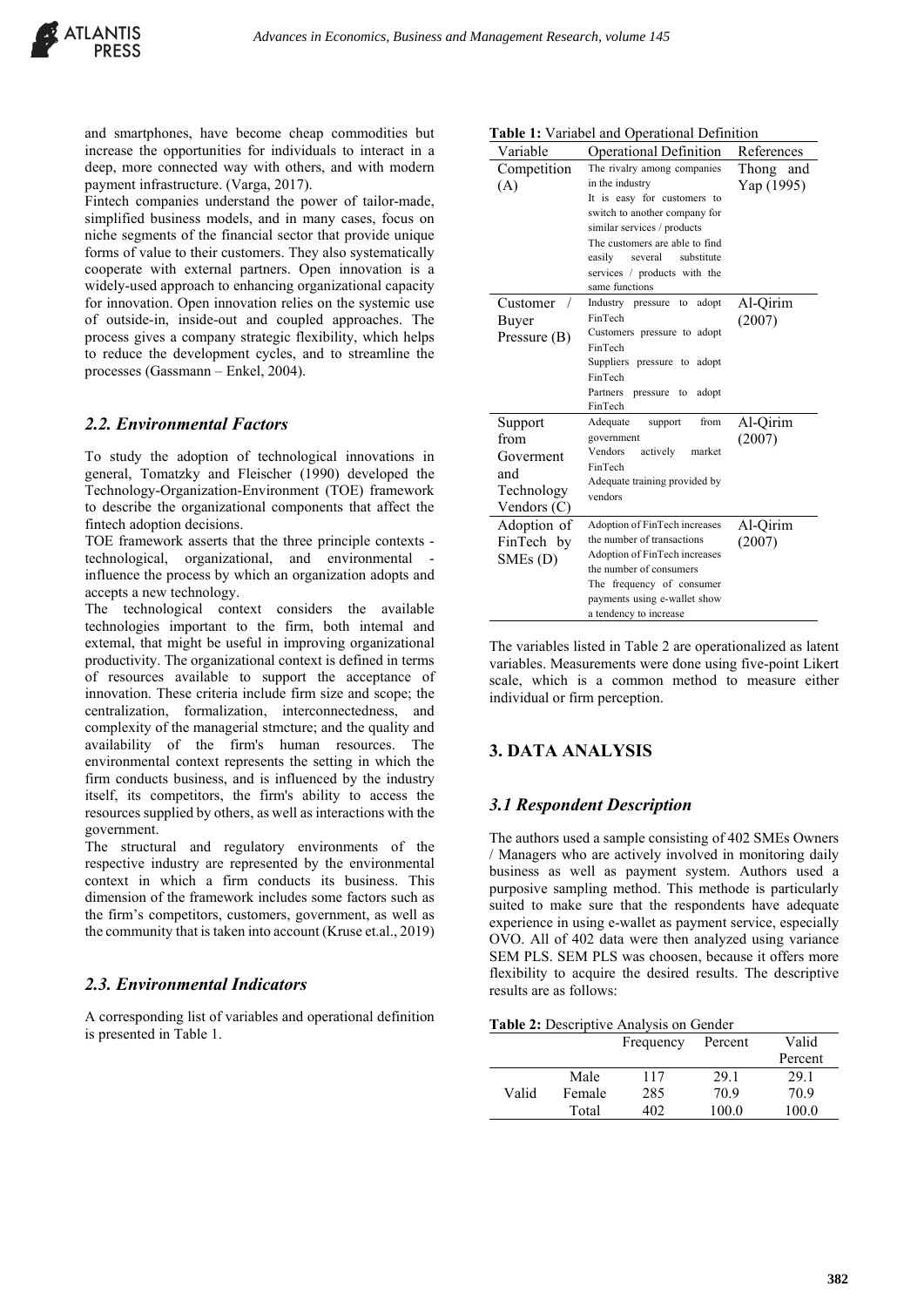|       |                            | Frequency | Percent | Valid<br>Percent |
|-------|----------------------------|-----------|---------|------------------|
|       | 17 Years<br>old or<br>less | 3         | .7      | .7               |
|       | $18 - 26$<br>Years old     | 273       | 69.7    | 69.7             |
| Valid | $27 - 35$<br>Years<br>old  | 97        | 24.1    | 24.1             |
|       | 36 Years<br>old or<br>more | 29        | 7.2     | 7.2              |
|       | Total                      | 402       | 100.0   | 100.0            |

**Table 4:** Descriptive Analysis on Merchant

|       |                            | Frequency | Percent | Valid<br>Percent |
|-------|----------------------------|-----------|---------|------------------|
|       | Others                     | 58        | 14.4    | 14.4             |
|       | Food/<br><b>Beverages</b>  | 266       | 66.2    | 66.2             |
| Valid | Minimarket/<br>Supermarket | 4         | 1.0     | 1.0              |
|       | Fashion/<br>Accessories    | 74        | 18.4    | 18.4             |
|       | Total                      | 402       | 100.0   | 100.0            |

**Table 5:** Descriptive Analysis on Age of Company

|       |                | Frequency | Percent | Valid<br>Percent |
|-------|----------------|-----------|---------|------------------|
|       |                |           | .2      | .2               |
|       | $<$ 3 Years    | 142       | .235.3  | .235.3           |
|       | $>$ 15 Years   | 28        | 7.0     | 7.0              |
| Valid | $10-15$ Years  | 37        | 9.2     | 9.2              |
|       | $3 - 6$ Years  | 123       | 30.6    | 30.6             |
|       | $7 - 10$ Years | 71        | 17.7    | 17.7             |
|       | Total          | 402       | 100.0   | 100.0            |

### *3.1 Model Development*

The results of the measurement model build the analysis of the instrument's validity, particularly the operationalization of constructs when measuring what has to be measured. There are two essential elements in the construct validity measurement: (a) convergent validity, which combines reliability and (b) discriminant validity; i.e., structural models consist of latent constructs and the relationships among them. The structural model evaluates the explanation of the strength of the path model and its

significance. Therefore, the structural models allow the hypotheses to be tested. Additionally, structural models and measurement models form a group of constructions and measurements. Weight and item-loading indicate the strength of the measurement while path coefficients indicate the strength and relationship signs.



**Figure 4.** Measurement model

Evaluation of the measurement model in this study was performed in three stages: (1) convergent- validity test, (2) discriminant-validity test, and (3) composite-reliability test. Calculation of the measurement model was done by using a PLS algorithm. Validity in the measurement model requires each and every indicator to measure its latent construct without cross-loading. After the measurement, our model shows that the indicator 3A-1 had cross-loading to other variables. The first indicator in competition variables which states that high industrial competition affect the FinTech adoption was invalid. The indicators that were not supported by the validity-test were discarded. Figure 5 illustrates the measurement model (outer-model) after the removal of indicators with cross-loading.



**Figure 5.** Measurement model after removal invalid indicator

Table 6 reports the result for construct reliability test, which shows that all constructs have a value larger than 0.7 for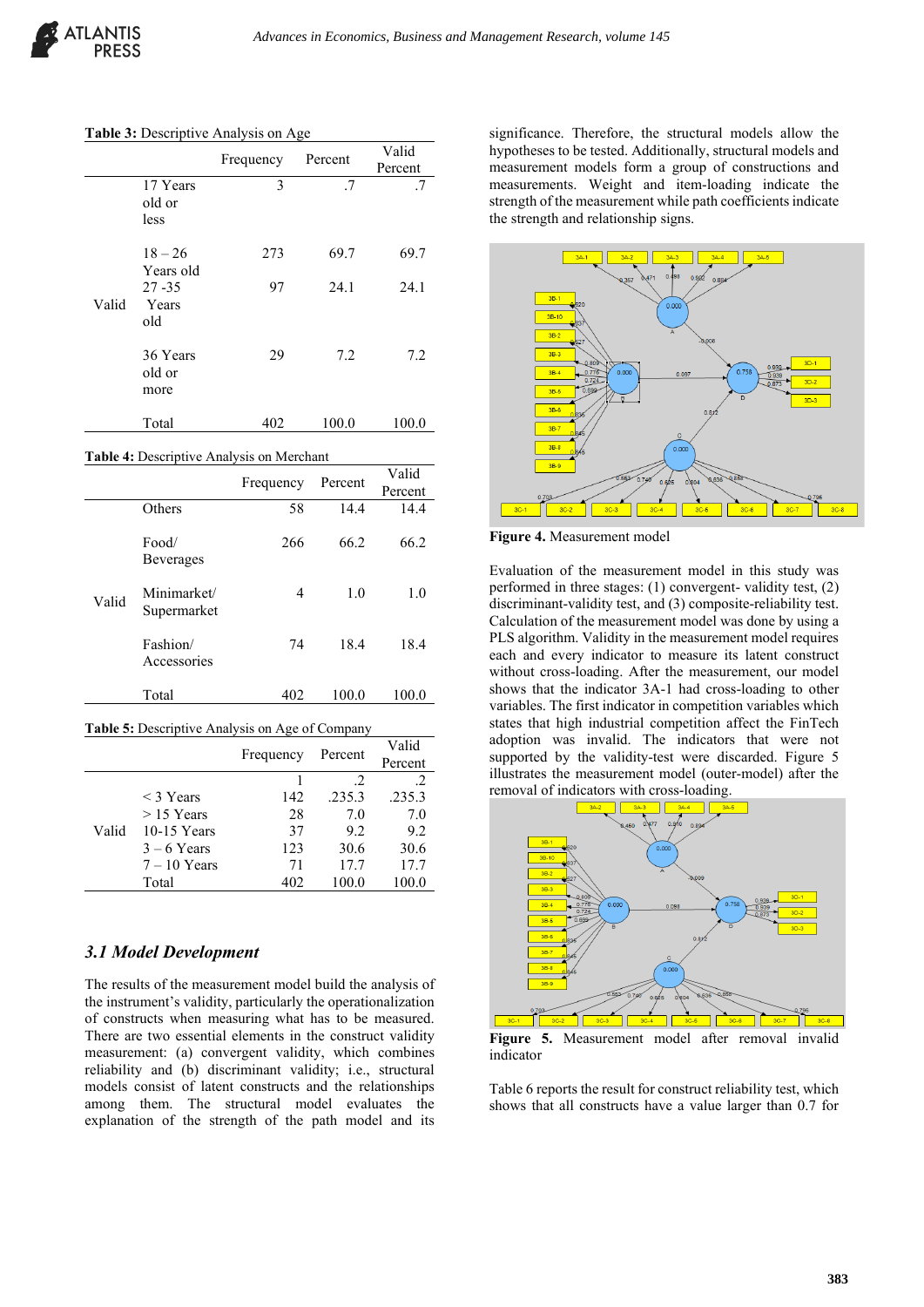both Cronbach's Alpha and Composite Reliability. Thus, all constructs in this study are deemed acceptable.

**Table 6.** Quality Criteria for Construct-Reliability Test

|   | <b>AVE</b> | Composite          | R             | Cronbach's |
|---|------------|--------------------|---------------|------------|
|   |            | <b>Reliability</b> | <b>Square</b> | Alpha      |
| A | 0.514649   | 0.793560           |               | 0.719282   |
| B | 0.575624   | 0.930132           |               | 0.916161   |
| C | 0.519772   | 0.894734           |               | 0.868326   |
| D | 0.841672   | 0.940932           | 0.757837      | 0.905339   |

Evaluation of the structural model illustrated in Figure 5 was performed by using 402 samples with bootstrapping. The results are reported in Table 7.

**Table 7.** Latent variable correlations and R-Square **Latent Variable Correlations**

|                             |          | B        |          | D        |
|-----------------------------|----------|----------|----------|----------|
|                             | 1.000000 |          |          |          |
| в                           | 0.471939 | 1.000000 |          |          |
| $\mathcal{C}_{\mathcal{C}}$ | 0.247142 | 0.586126 | 1.000000 |          |
| D                           | 0.237603 | 0.569388 | 0.867230 | 1.000000 |
|                             |          |          |          |          |

| <b>R</b> Square |                 |
|-----------------|-----------------|
|                 | <b>R</b> Square |
| A               |                 |
| B               |                 |
| C               |                 |
| D               | 0.757837        |
|                 |                 |

Based on the values of R-square as displayed in Table 7, this model concludes the prediction toward FinTech adoption variables, in which the Table 1 shows the explained variance of 0.758. Environmental variables concludes the prediction of 75.8% of FinTech adoption.

#### **4. FINDING AND DISCUSSION**

Figure 6 shows the total effect of variables on their endogenous-related variable.



**Figure 6.** Environmental factor variables toward FinTech adoption

This study shows several interesting results. The indicator of high competition in industry has no relation in the acceleration of FinTech adoption.

|  | Table 8. Path Coeficient and Signficance Test |  |  |
|--|-----------------------------------------------|--|--|
|--|-----------------------------------------------|--|--|

|                          | Original                    | Sample      | <b>Standard</b>             | <b>Standard</b>  |
|--------------------------|-----------------------------|-------------|-----------------------------|------------------|
|                          | <b>Sample</b><br>$\bf{(0)}$ | Mean<br>(M) | <b>Deviation</b><br>(STDEV) | Error<br>(STERR) |
|                          |                             |             |                             |                  |
| $A \rightarrow D$        | $-0.009227$                 | 0.015172    | 0.070119                    | 0.070119         |
| $B \rightarrow D$        | 0.097646                    | 0.088265    | 0.077214                    | 0.077124         |
| $C \rightarrow D$        | 0.812277                    | 0.818262    | 0.053717                    | 0.053717         |
|                          |                             |             |                             |                  |
| T Statistics ( O/STERR ) |                             |             |                             |                  |

|                   | $\mathbf{r}$ blattstics ([O/b I LIMA] |
|-------------------|---------------------------------------|
| $A \rightarrow D$ | 0.131596                              |
| $B \rightarrow D$ | 1.266099                              |
| $C \rightarrow D$ | 15.121345                             |
|                   |                                       |

Table 8 show that all environmental variables have an affect toward the acceleration of FinTech adoption, but only the indicator of 'support from government and technology vendor' has significant effect on the acceleration of FinTech adoption by SMEs in The East Java Region. The support from government such as Non-Cash National Movements program by Bank of Indonesia or e-toll payment by Jasa Marga had significant effect on the acceleration of FinTech adoption in Indonesia.

## **5. CONCLUSION**

The findings suggested that vendors offering e-wallet payment services should consider its perceived usefulness and ease-of-use. Obstacles to FinTech adoption are the perceptions of risk in customer's mind followed by the perceptions of costs in merchant's mind. The challenge is to mitigate these obstacles through marketing and other booster initiatives such as cash-back or special discount. The marketing campaign and promotions will attract more customers to use OVO e-wallet.

## **REFERENCES**

[1] Ahn, J., 2011, DIGITAL DIVIDES AND SOCIAL NETWORK SITES: WHICH STUDENTS PARTICIPATE IN SOCIAL MEDIA?, J. EDUCATIONAL COMPUTING RESEARCH, Vol. 45(2) 147-163, 2011

[2] Al-Qirim, N. A. Y. 2007. The adoption of eCommerce communications and applications technologies in small businesses in New Zealand, Electron. Commer. Res. Appl., vol. 6, no. 4, pp. 462–473

[3] Christianto, P.A.,2009, E-Gold sebagai Alternatif Alat Pembayaran pada E-Commerce, Jurnal Teknologi Informasi DINAMIK Volume XIV, No.1, Januari 2009 : 6-13 ISSN : 0854-9524